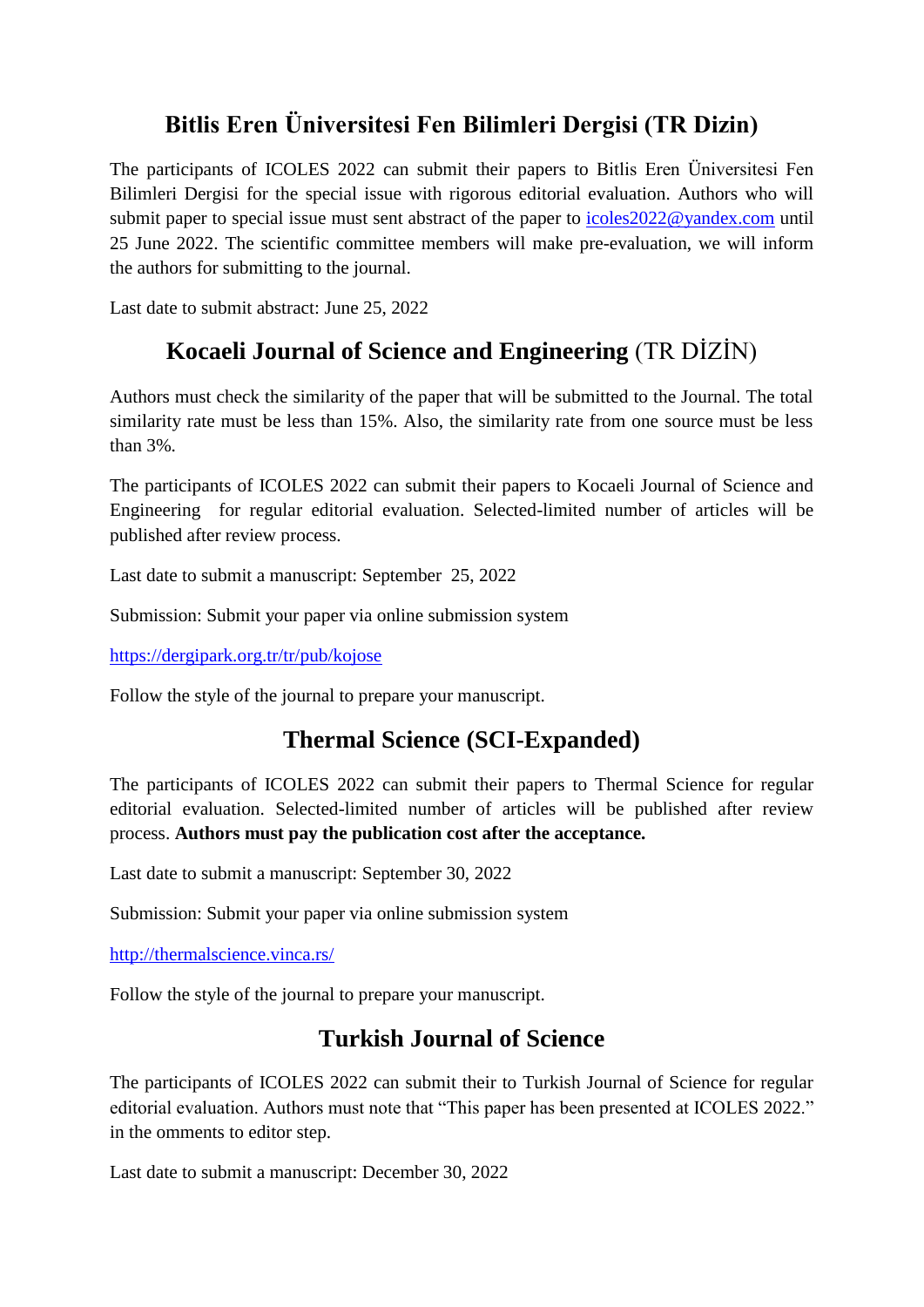Submission: Submit your paper via online submission system

https://dergipark.org.tr/tr/pub/tjos

Editor-In-Chief: Prof. Dr. Ahmet Ocak AKDEMİR

Follow the style of TJOS to prepare your manuscript.

#### **Journal of Mathematical Analysis (E-SCI)**

The participants of ICOLES 2022 can submit their papers to Journal of Mathematical Analysis for regular editorial evaluation. Authors must note that "This paper has been presented at ICOLES 2022." in the content of the email.

Last date to submit a manuscript: December 30, 2022

Authors must pay publication cost after the acceptance.

Submission: The authors should send to the secretariat of the Journal in this email:

[journalma@gmail.com](mailto:journalma@gmail.com)

<http://www.ilirias.com/jma/>

Managing Editor: Prof. Dr. Naim BRAHA

### **Journal of Inequalities and Special Functions (E-SCI)**

The participants of ICOLES 2022 can submit their papers to Journal of Inequalities and Special

Functions for regular editorial evaluation. Authors must note that "This paper has been

presented at ICOLES 2022." in the content of the email.

Last date to submit a manuscript: December 30, 2022

Authors must pay publication cost after the acceptance.

Submission: The authors should send to the secretariat of the Journal in this email:

[journaljiasf@gmail.com](mailto:journaljiasf@gmail.com)

<http://www.ilirias.com/jiasf/>

Managing Editor: Prof. Dr. Naim BRAHA